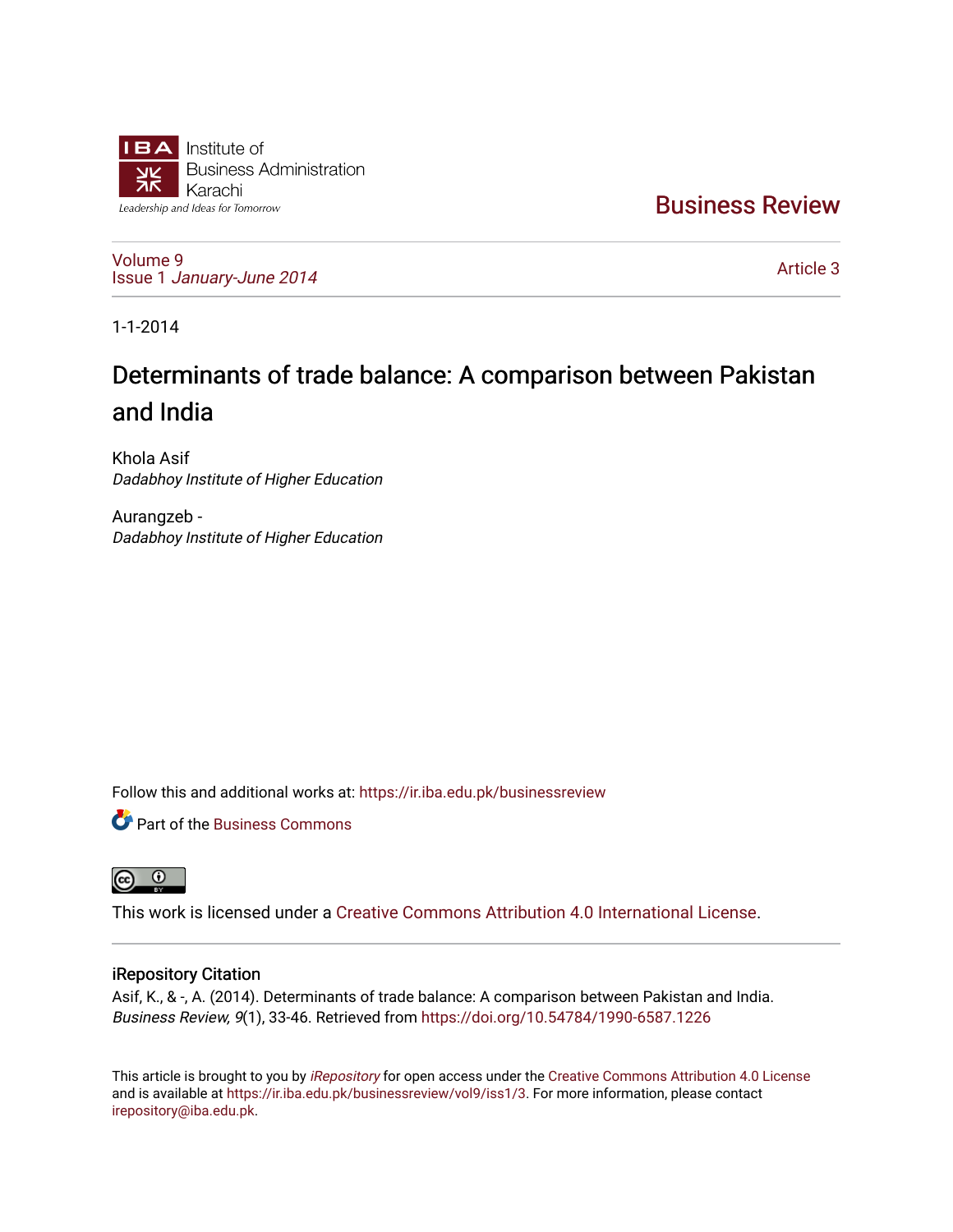# **ARTICLE**

# **Determinants of Trade Balance: A Comparison between Pakistan and India**

Aurangzeb *Dadabhoy Institute of Higher Education* 

Khola Asif

# **Abstract**

*This study investigates and compares the determinants of the trade balances of Pakistan and India. In this research the impact of gross domestic product (GDP), foreign direct investment (FDI), exchange rate (ER) and the remittances on the trade balance of India and Pakistan have also been considered. For this, time series data from 1981 to 2010 is used. The results of the study are based on the regression analysis, and granger causality test. Regression analysis showed that the GDP of India and Pakistan both have significant positive impact on the balance of the trade, FDI has significant negative impact on TB of Pakistan and significant positive impact on the TB of India, this negative relation in case of Pakistan is due to multiple reasons, such as security concerns, political unrest, the different wars, corruption and improper utilization of labor and capital. ER has significant negative impact on both India and Pakistan's TB and remittances have significant negative impact for Pakistan and significant positive impact for the TB of India. Granger causality result showed bidirectional causal relation in Indian model, and unidirectional causal relation in Pakistani model.* 

*The outcome recommends that local currency needs to be stronger in order to improve the trade balance of both the countries, also for Pakistan a more comprehensive research is required in order to identify the factors which are responsible for the negative effect of both FDI and Remittances on the trade balance.* 

**Key words:** Trade Balance, Regression, Remittances, Exchange Rate, FDI, Granger Causality.

# **Introduction**

The trade balance is a measure that reflects the competitive strength of a country, the lower the trade deficit, the country have the greater competitive strength and has more rapid growth of the economy<sup>1</sup>. International trade, economics and economic growth are manipulated greatly by the global trends of trade movement and policies<sup>2</sup>. Too many factors are there which are affecting the trade balance of a country. Most of them had been studied in

1

<sup>&</sup>lt;sup>1</sup> Trade deficit: Causes and Consequences by Gould and Ruffin (1996)

 $2$  Mohamad (2010)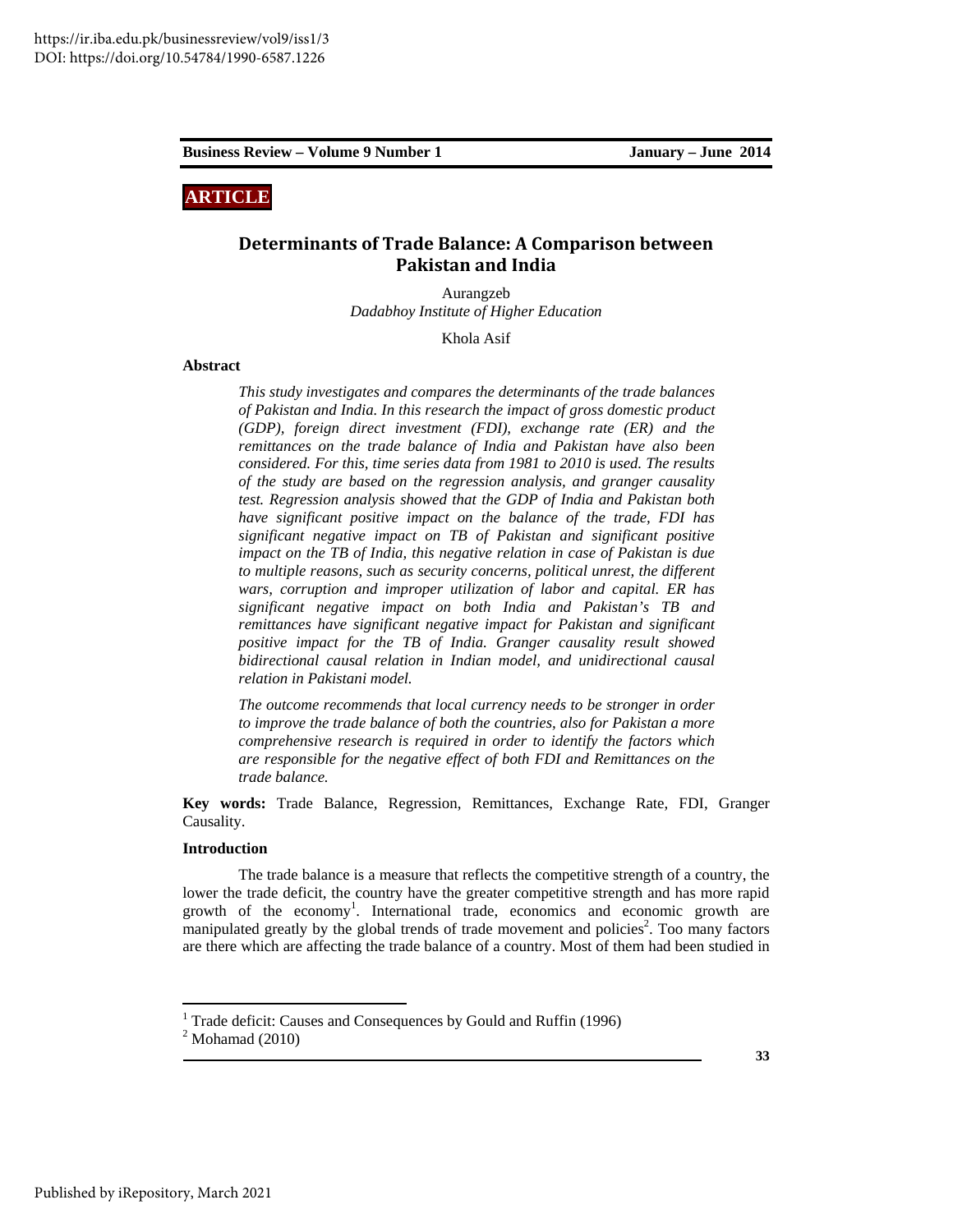past. The majority of the past studies<sup>3</sup> have focused on the factors that are affecting the trade balances of different countries individually, whereas this study is a comparison between the determinants of the trade balances of Pakistan and India.

At the time of independence, a small number of industries were inherited by Pakistan because of which Import Substitution Industrialization (ISI) strategy was implemented by government. To persuade export, Export Bonus Scheme (EBS) was established by government in 1960's. Most of the countries that have large trade surpluses, also have negative investment situation<sup>4</sup>. Trade deficit by most of the people is understood as a bad condition but it is not that bad. Sometimes economies need to reduce the value of their domestic currency (devaluation) to improve their exports. Many studies have explored that devaluation develops the balance of trade in long run and provide competitive advantage<sup>5</sup>.

A large number of industrialized countries are facing the deficits in the trade like United States of America (USA), Portugal, United Kingdom, Australia etc<sup>6</sup>. Pakistan is going through the phase of trade deficit since independence except three years which are 1947- 1948, 1950-1951, and 1972-1973, India is also facing the trade deficit since 1947 except two years, 1972-1973, and 1976-1977 and deficits are increasing day by day. The continuous deficit in trade is not good for developing economies like Pakistan and India.

#### **Background**

 Like an engine of growth, trade has performed essential role at different stages of development for countries. Imbalances in the trade are acknowledged as the trade deficit or trade surplus. The trade balance demonstrates improvement by a reduction in exchange rates.

Pakistan is facing the trade deficit since 1947 except three years. In 1947-1948, Pakistan had a surplus of Rs. 125 million, and the reason was high amount of export. The trade surplus of Pakistan in 1950-1951 was Rs. 176 million, and the reason was the excess export of the cotton and jute from East Pakistan (Bangladesh) and the reason of excess export was the Korean War. The reason of surplus in 1971-1972 was the devaluation of the currency (Pak Rupees) from Rs. 4.76 to Rs. 11 per dollar. The amount of surplus in 1972 was Rs. 124 million<sup>7</sup>.

Pakistan is majorly an agricultural base country with major exports of rice and raw cotton. A major reason of trade deficit in Pakistan is that high amount of food grains and food items are being imported due to mounting population. Another reason of deficit is the reduction in foreign investment because of terrorist activities and worsening law and order situations in Pakistan. Along with foreign investors, the law and order situations and political instability are discouraging local investors too.

Import and export of Pakistan with India were considerable for many years after independence, attaining 30 percent export and 10 percent of the imports. After some time,

 $3$  Ray (2012), Awan et al, (2011), Mohamad (2010), Rehman & Uddin (2009), Zhung et al, (2007), Duasa (2007)

<sup>4</sup> Falk (2008) inflow of FDI is less than the outflow FDI

 $<sup>5</sup>$  Mohammad and Hosain (2010), Falk (2008), Mohammad (2010).</sup>

<sup>6</sup> Falk (2008)

 $<sup>7</sup>$  All values have been gathered from the state bank of Pakistan and economic survey of</sup> Pakistan.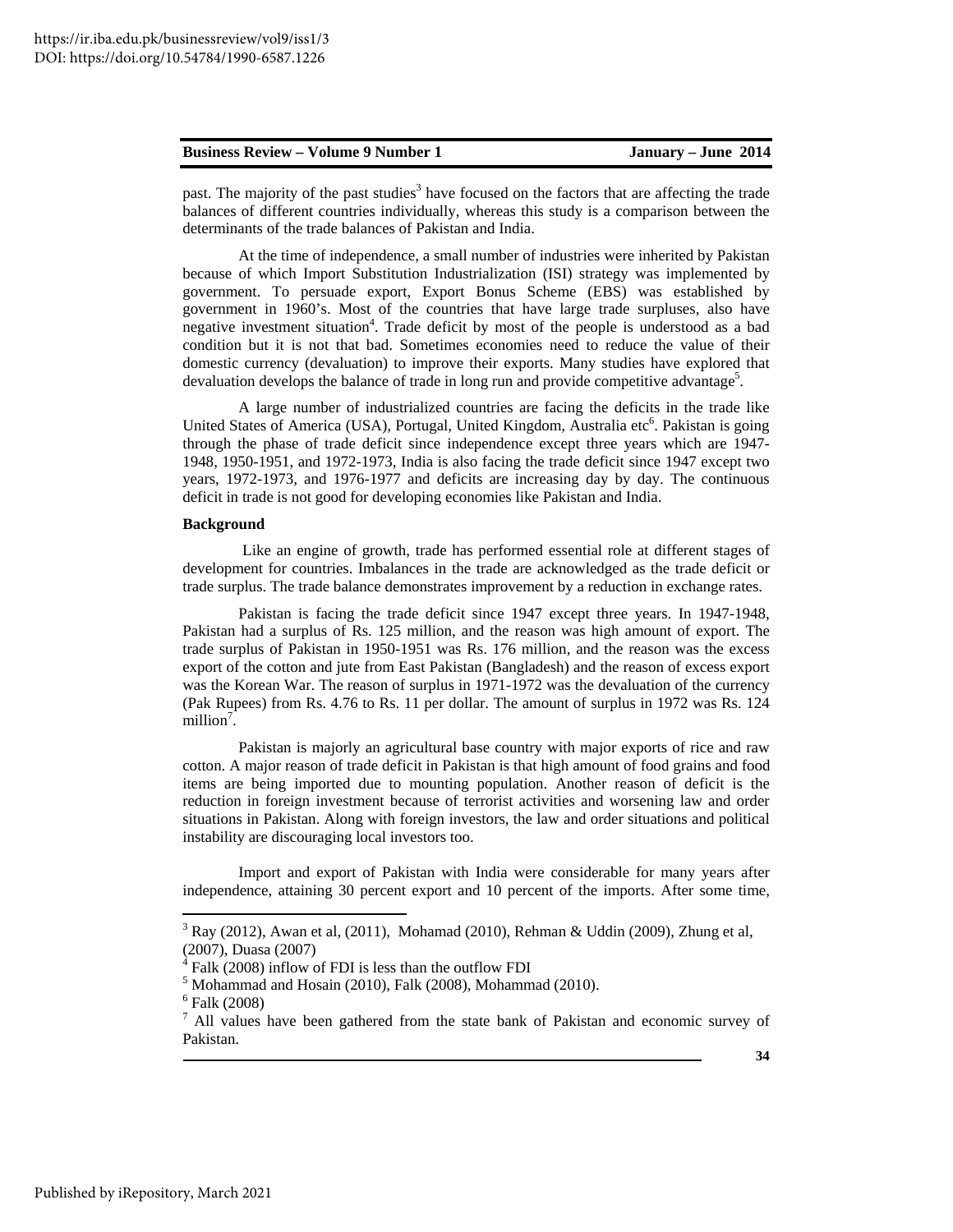| <b>Business Review – Volume 9 Number 1</b> | January – June 2014 |
|--------------------------------------------|---------------------|
|--------------------------------------------|---------------------|

both reduced to an average of below five percent. After two decades in 1990's the amount of trade improved and the average amount almost doubled. But still, the quantity of trade between two countries is very low as compared to their potentials $8$ .

# **Research Objective**

The primary objective of this research is to conduct a comparative study of determinants of trade balance between India and Pakistan. The main objective of this study is to analyze the relationship between the gross domestic product, trade balance, foreign direct investment, remittances and exchange rate. And to find out that the variables which influence the trade balance of Pakistan, either they also affect the trade balance of India or not. This study is going to refine the previous studies and will present new interpretation about the factors effecting trade balance of Pakistan in comparison with India.

# **Literature Review**

# *Theoretical Background*

The divergence between the fiscal value of exports and imports of a country over a definite time period is known as the trade balance. If the imports of a country are more than the export of the country, it is called trade deficit and if imports are less than exports it's called as trade surplus. It is one of the leading sections of any balance of payments of a country. Foreign aid, Import, domestic spending abroad, and domestic investment abroad are the stuff of debit side of trade balance and the credit side of trade balance includes foreign spending in the domestic economy, export, and foreign investment in domestic economy. Trade balance shows only the trade of visible things or we can say merchandise<sup>9</sup>.

Trade deficit refers to the imbalances of debit and credit side of the balance of payments. It is a condition where out flow of domestic currency is more than the inflow of foreign currency in an economy. The trade balance shows improvement with depreciation in real exchange rate; however responsiveness of trade balance to the movement in exchange rate is low for those countries who's trade balance is negative or have a positive net foreign direct investment with huge amount<sup>10</sup>. The higher trade deficit could be attributed to a rise in petroleum, oil, and lubricants as well as non-petroleum, oil and lubricants components in  $\frac{1}{2}$ imports<sup>11</sup>.

Exchange rate is a very important factor which influence in examining a country's trade balance. It is the price/rate, upon which one country's currency can be expressed in another currency. It plays a very important role in making policies. It helps in determining of the trade flows, FDI, inflation, international reserve and remittances of a country. Theoretically, there is a positive significant relation between exchange rates (ER), and the trade balance of a country. A fall in the real effective exchange rate shows that the cost of goods manufactured domestically is reduced and as result competitiveness in export has boosted $^{12}$ .

<sup>8</sup> State Bank of Pakistan

<sup>&</sup>lt;sup>9</sup> Modern Economy Theory by K. K. Dewett (2005)

<sup>10</sup> Falk (2008)

 $11$  Ray (2012)

 $12$  Falk (2008), trade balance and real effective exchange rate in Malaysia By Dr. Mohammad B. Yusoff, Aziz (2008)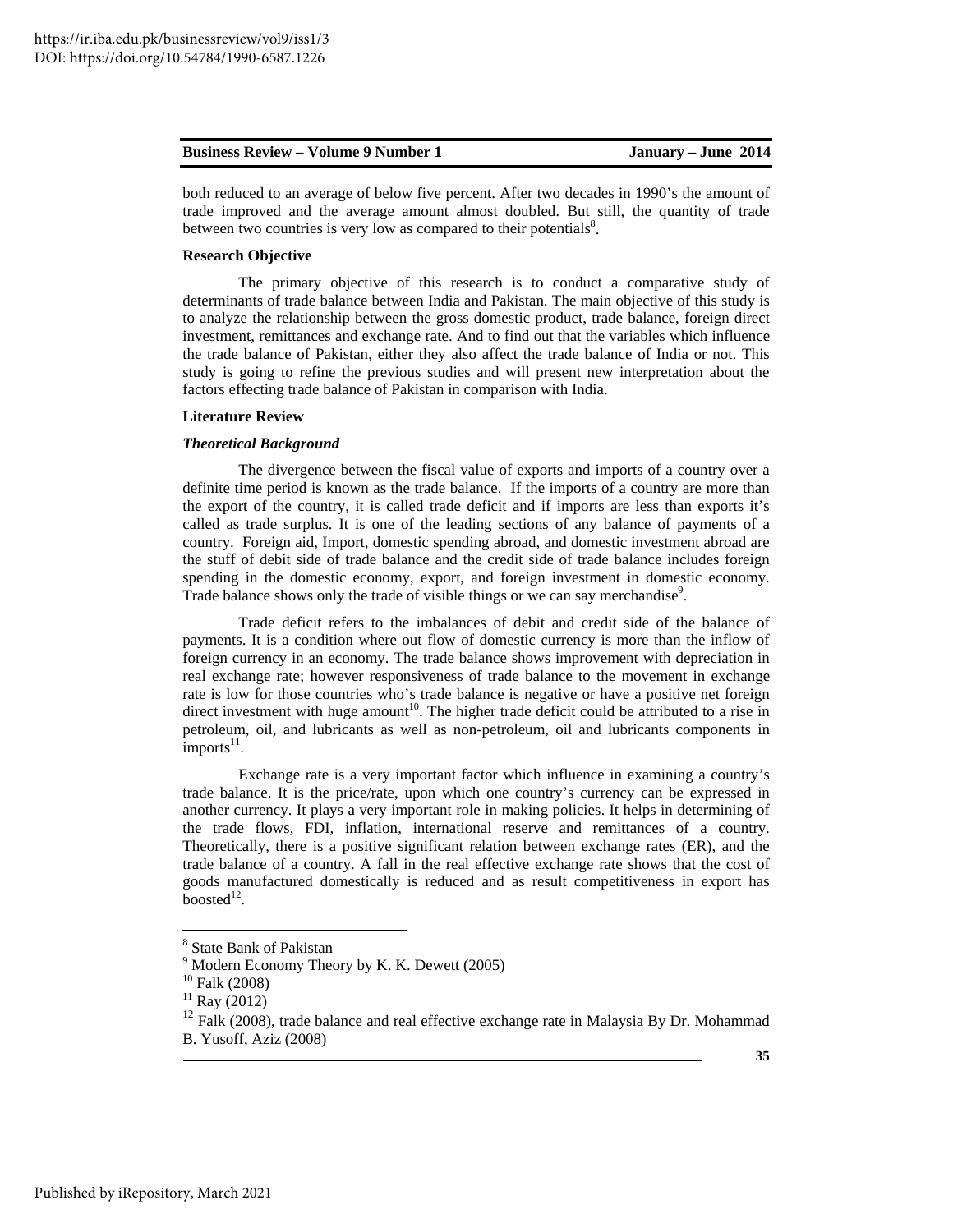Further considerable variables which influence the balance of trade are inflow of foreign cash through foreign direct investment (FDI) and the remittances. Foreign direct investment (FDI) is a measure that tells the foreign possession of assets like land, mines, and factories in a country. Theoretically foreign direct investment (FDI) has two types, inward and outward remittances. The remaining of these remittances (may be positive or negative) is called net FDI. To speed up socio-economic development, FDI is a very strong and important mechanism. An increase in FDI leads to increase in manufacturing import substitution products locally, which as a result reduce imports and improves the balance of trade<sup>13</sup>.

Worker's Remittance is a transfer of money to family members in home country from international migrants. For developing countries, it is one of the major sources of financial flows<sup>14</sup>. For Pakistan, in fiscal year 2010-2011, percentage change in Remittances was 17.72% and this percentage increased to 21.54% in 2011- 2012 at amount of \$7,435.98. According to World Bank, in 2011 the amount of remittances to home countries will reach \$353 billion for developing countries and \$483 billion for overall world. In developing countries, India is on the top of the list with \$58 billion.

Gross domestic product (GDP) is an indicator which shows the health of an economy. It is the market value of all final goods and services produced in a country within a year. Gross domestic product (GDP) is a measure of national income. There are three approaches to calculate GDP 1) income method, 2) output method and 3) expenditure method. GDP of Pakistan is worth 175 billion or 0.28% of the world economy<sup>15</sup>.

## *Empirical Studies*

Ray (2012) analyzed the role of FDI, real effective exchange rate, domestic consumption, and foreign income on long and short run behavior of trade balance in India. For sample data collected covering period 1972 to 1973 and 2010 to 2011. Statistical techniques OLS regression, augmented dickey fuller test, Johansen co integration test, and VECM are tested on sample data. The results showed that long and short run causality do exist between variables. There is a significant positive impact of FDI and foreign income on trade balance while domestic consumption and real effective exchange rate have a significant negative impact on trade balance of India.

Awan et al, (2011), analyzed the impact of fiscal deficit, exchange rate, and terms of trade on the external debt of Pakistan. The main objective of the study was to investigate the association between exchange rate, external debt, deterioration of terms of trade, and fiscal deficit. For sample, secondary data was collected covering period from 1974 to 2008. Unit root test, co integration, and Vector Error Correction Model (VECM) tests were applied on sample data. Four variables selected for the research are consolidated fiscal deficit, external debt, terms of trade and nominal exchange rate. The results showed that there is a long term significant relationship between exchange rate, external debt and deterioration of terms of trade and insignificant impact of fiscal deficit on external debt. They recommend that the government of Pakistan should not follow aid strictly and must follow the policy of trade. Consistency of Exchange Rate (ER) is essential to reduce the undesirable results because of external debt.

 $13$  Ray (2012)

<sup>&</sup>lt;sup>14</sup> Do worker remittances promote economic growth? By Barajas et al, (2009)

<sup>&</sup>lt;sup>15</sup> All figures have been taken from State bank of Pakistan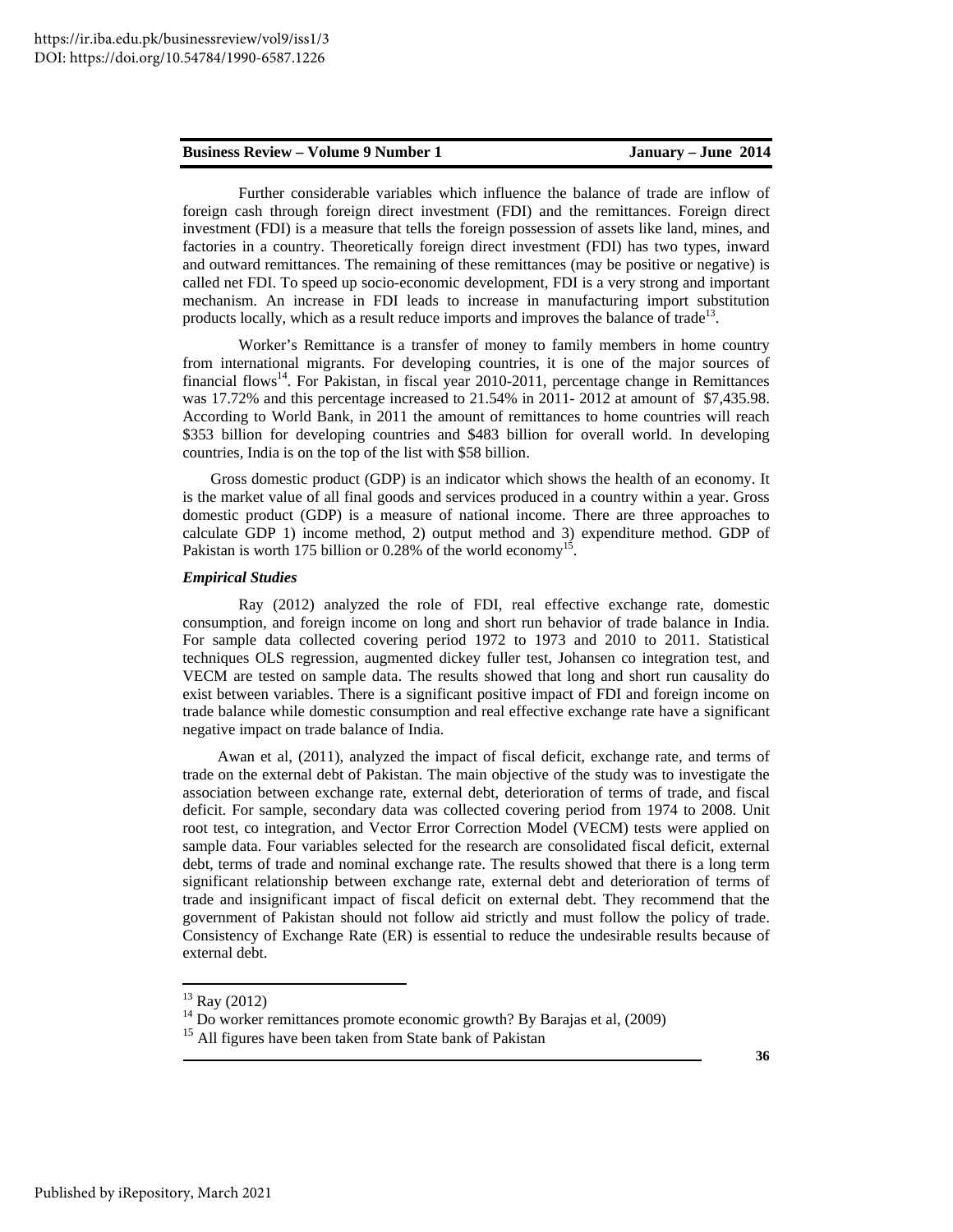Waliullah et al, (2010), investigated the short run and long run relation among the income, trade balance, real exchange rate, and money supply for Pakistan. For this purpose, annual data from 1970 to 2005 was collected. Statistical techniques error correction model and cointegration were tested on sample data. The results showed long term, steady relation among the income, trade balance, real exchange rate, and money supply. Further they explored that a strong role is played by money supply and income in determining behavior of trade balance. They recommended that by using policies for income and money supply, complication of trade balance should be reduced.

Shahbaz et al, (2010) examined the relationship among changes in the trade balance indicators of Pakistan and real exchange rate. For sample, quarterly data covering period from 1980 to 2006 was collected. Co integration, unit root test and auto regressive distributed lag (ARDL) techniques were tested on sample data. The variables used in the research were effective exchange rate (fixed), trade balance, floating exchange rates, and terms of trade. The results showed a significant positive relationship among the trade balance, real exchange rate, and trade balance, and significant negative relation between currency depreciation and trade balance. They suggested that import substitution policy must be introduced to reduce addiction of import.

Mohammad & Hussain (2010) examined the effects of exchange rate depreciation on trade balance of Pakistan and for this purpose sample data from 1970 to 2008 was collected. Statistical technique, Johansson co-integration test, OLS regression, and augmented dickey fuller test were applied on the data. The variables used in the research were balance of trade, real effective exchange rate, domestic GDP (gross domestic product), and gross domestic product of the World (world industrial index). The result showed long term positive relationship between real effective exchange rate, real income, trade balance and negative relation with real domestic income. They recommended that exchange rate depreciation has a positive impact on trade balance and is in favor of the export of Pakistan.

Mohammad (2010) analyzed the long and short term determinants of trade deficit of Pakistan. For this, sample data covering period 1975 to 2008 was collected. Johansen co integration and vector error correlation model (VECM) techniques were applied on the data. The five variables selected for study were foreign direct investment (FDI), trade balance (TB), foreign income, real effective exchange rate (REER) and domestic consumption (DC). The results explored that there is a significant positive affect of domestic household consumption, real effective exchange rate (REER) and foreign investment (FI), on the trade deficit. They recommended that Pakistan government need to focus on subsidization like many other countries. And also need to sort out problems of SME's because they are playing a significant role in Pakistan's export.

Falk (2008) examined the factors affecting the aggregate trade balance in industrialized countries. For this, panel data of 32 economies were collected from period 1990 to 2007. The variables used in the study were real effective exchange rate, trade balance, GDP per capita, real domestic, foreign direct investment, and foreign income. The results were gained by using fixed effects model and linear mixed models. The result explored that a significant positive relation exist between the government budget balance and the TB (trade balance). A significant positive relationship was found between trade balance and real foreign GDP of trading partners and a negative relation between real domestic GDP and trade balance. The trade balance shows improvement with depreciation in real exchange rate;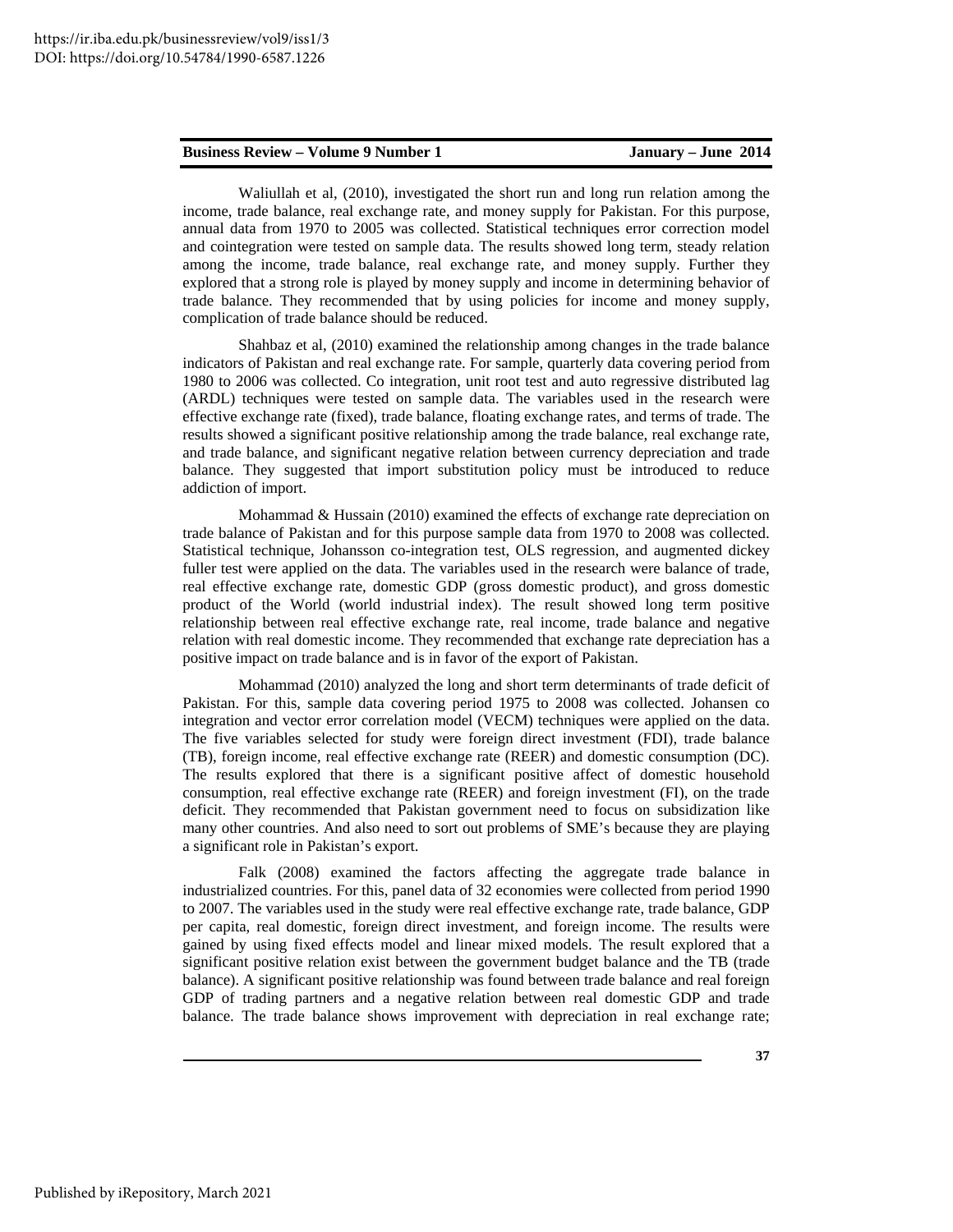however the sensitivity of trade balance is minor for countries with a negative trade balance and/or a large positive net foreign direct investment.

Duasa (2007) studied the relationship among trade balance, real exchange rate, income, and money supply in Malaysian economy. For sample purpose, annual data was collected from period 1974 to 2003. The techniques Co integration and error correction modeling was tested on data. The variables selected for the study were real effective exchange rate (REER), gross domestic product (GDP), income and money supply, and the trade balances. The results are estimated, additional assumptions are presumed using variance decomposition and impulse response functions (IFR). The results discover long term relation between trade balance, income and money supply. And between real effective exchange rate (REER) and trade balance, no long term relation was found. They suggested that the monetary approaches should be used for Malaysian trade balance rather than exchange rate regime.

Zhung et al, (2007) explored that these are reasons of growing US trade deficit in consumer oriented agricultural products. For this purpose 16 years panel data covering period of 1989 to 2005 is selected from 28 different countries. The variables used in their research are FDI, CPI, population, total trade and total GDP. Generalized Least Square, and unit root test were applied on sample data. The results showed that per capita income in US is very important for the growing US trade deficit. A negative effect of US FDI overseas and exchange rate has seen on the US trade balance. They suggested that to improve the US trade balance, a raise in per capita income and trade liberalization is required.

Babar (2006) studied that imports of intermediate and capital goods have vital contribution in the export production of Pakistan. For sample, annual data covering period 1973 to 2005 was collected and ordinary least square technique was applied. The variables selected for the study were quantum index of export, capital imports, index of imports, relative price index, industrial raw material imports, nominal effective exchange rate, USA domestic output index and cotton production index. The results showed a significant long term relationship among exports and imports of intermediate and capital goods. They suggested that policy makers must put spotlight on importing those items that are directly used in export production.

Stucka (2004), analyzed impact of change in exchange rate on the trade balance in Croatia and for this purpose long and short run effects were estimated. For sample, quarterly data collected covered period from 1994 to 2002. Co-integration, Augmented Dickey-fuller (ADF) test, and unit root test were applied on the selected data. The five variables used in the research are trade balance, domestic GDP, foreign GDP, real effective exchange rate, real effective exchange rate PPI, and CPI. In result, the F-statistics and Wald test's significance showed co integration between variables. They suggested that after a permanent devaluation/depreciation, progress of the trade balance is very narrow.

Grube & Samanta (2003), examined the impact of uncertainty of exchange rate on Mexican foreign trade and for this purpose sample data collected for time period 1980 to 2000. Auto-regression, unit root test, augmented dickey fuller test and t-statistics are tested on sample data. The variables used in their research are exchange rate, Mexican export, and real gross domestic product of United States. The results showed that negative relation among exchange rate (ER) and other economic factors of the Mexican economy. They recommended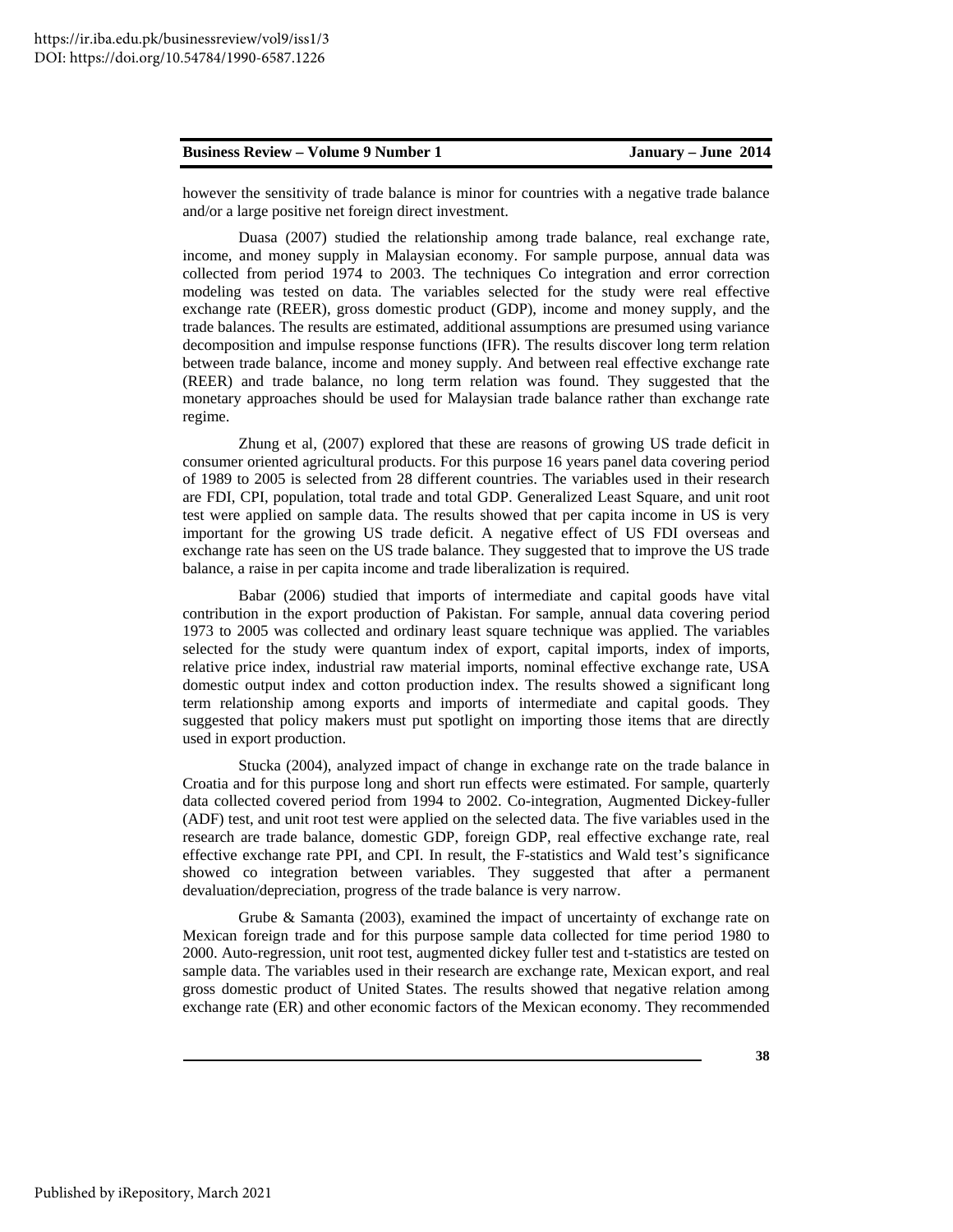that Mexico should take advantage of its export potential and increase binding with US and other trading partners.

Lal & Lowinger (2002), analyzed the short term and long term determinants of trade balance of five south Asian countries. For this purpose quarterly data was collected covering period 1985 to 1998. Augment Dickey-Fuller (ADF) test, Unit root test, Co-integration and error correction model was tested on the selected sample. The variables used are trade balance, nominal effective exchange rate, foreign exchange reserve of country, and real GDP. The results showed that the long and short run association does exist relating trade balances and nominal effective exchange rate.

Calderon et al, (1999), studied the determinants of current account deficit for developing countries and for sample, panel data of 44 developing countries for the time period 1966 to 1995 was collected. Regression analysis and correlation was tested on the sample data. The variables selected for the study were persistence, domestic growth rate, industrialized output growth rate, private and public saving rates, export, black market premium on foreign exchange, terms of trade, BOP restrictions, real exchange rate (RER), and real interest rate. The results explored that there is reasonable consistency in current accounts, a large current account deficit is generated by rise in domestic output growth, there is a positive impact of temporary increase in both public and private savings on current account, and the current account deficit is reduced in developing by both, either high rate in industrialized economies or large international interest rates.

Prasad & Gable, (1997) analyzed the association between the international trade and the fluctuations of macroeconomic variables in industrial economies. Quarterly the data from period 1970 to 1995 was gathered as sample period. Vector auto-regression models were tested on the data. Variables selected for the study were real export, real import, trade balance, real GDP, and nominal and real effective exchange rates (REER). The result showed that trade balance improves in short run by monetary expansions. They concluded that various macroeconomic variable's fluctuations can affect the dynamics of international business trade in different ways.

#### **Methodology**

The research approach used for this study is quantitative. This approach is generally used to inspect the research questions and tests the theory<sup>16</sup>. The research design of this study is co-relational. In co-relational research, the variables are inspected in their natural environment and it doesn't encompass healings that are enforced by the researcher. It is exercised to inspect the relationship between two or more variables<sup>17</sup>.

The source of data is secondary. There are three main sites from where the data of India and Pakistan has been collected. The data of Pakistan has been gathered from the State Bank of Pakistan<sup>18</sup> and the World Bank<sup>19</sup> and Indian data has been collected from the web site of the World Bank and Economic Surrey of India 2010-2011. For sample, annual time series data of Pakistan and India is collected. The period 1981 to 2010 has been collected and used as sample period. OLS regression has been used for this research. It is a kind of

**.** 

Published by iRepository, March 2021

<sup>16</sup> James Neill (2003)

<sup>&</sup>lt;sup>17</sup> Owen Emlen 2006

<sup>18</sup>www.sbp.org/pk

<sup>19</sup> www.worldbank.org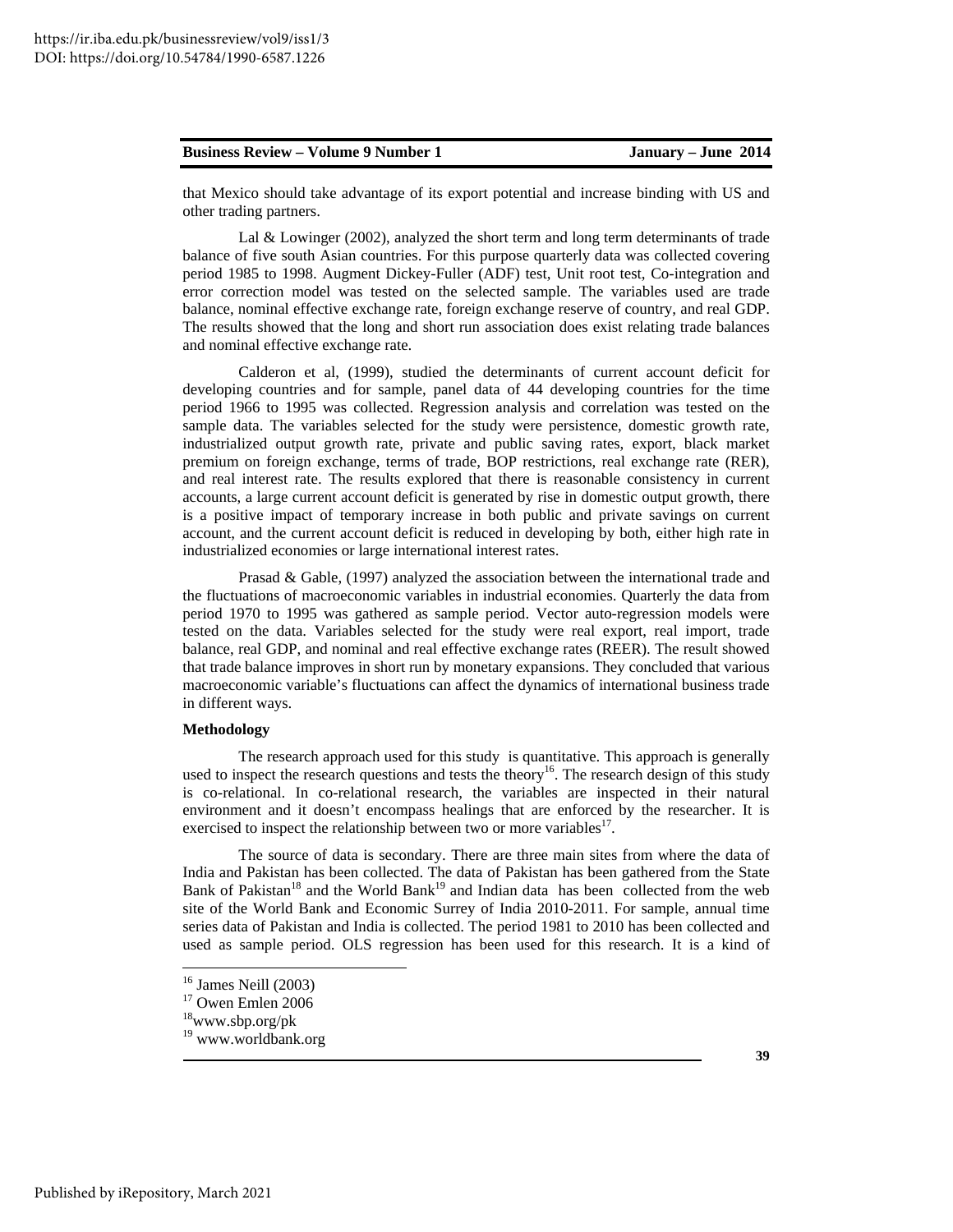technique that is used to identify with relationship between the dependent and independent (explanatory) variables. It explains that, how a change in one independent variable influences the dependent variable $^{20}$ .

# **Model**

$$
TB_{Pak} = \alpha_0 + \alpha_1 GDP + \alpha_2 ER + \alpha_3 FDI + \alpha_4 REM + \varepsilon
$$
  
\n
$$
TB_{Ind} = \alpha_0 + \alpha_1 GDP + \alpha_2 ER + \alpha_3 FDI + \alpha_4 REM + \varepsilon
$$

Whereas; TB <sub>Pak</sub> is Trade balance of Pakistan, TB<sub>Ind</sub> is Trade balance of India, ER is exchange rates, FDI is Foreign direct investment, GDP is Gross domestic products, and REM is Remittances.

# **Data Analysis**

The foremost component of the research is analysis and its interpretation. This research has two models to test. First model is of Pakistan and the other model is to test Indian data. Regression analysis is applied for testing the relationship and the results are explained below. The study is done to divulge the relationship between the GDP, trade balance, FDI, exchange rate, and Remittances for India and Pakistan. Independent analysis will be executed to discover the impact of all the variables on the trade balances of India and Pakistan.

# **Summary Statistics**

The descriptive statistics of data of determinants of the trade balance of Pakistan has been defined below in the table of descriptive statistics.

|                  | Model of TB <sub>PAK</sub> |      |         |           | Model of TB <sub>IND</sub> |       |          |           |
|------------------|----------------------------|------|---------|-----------|----------------------------|-------|----------|-----------|
| <b>Variables</b> | Mean                       | Max  | Min     | Std. Dev. | Mean                       | Max   | Min      | Std. Dev. |
| <b>Constant</b>  | 0.957                      | 2.06 | 0.03    | 0.505     | 0.452                      | 1.18  | $-0.53$  | 0.371     |
| GDP              | 523.9                      | 1727 | 190.5   | 398.6     | 70.85                      | 176.9 | 28.1     | 43.74     |
| <b>FDI</b>       | 0.274                      | 1.63 | $-1.52$ | 0.707     | $-0.13$                    | 0.59  | $-0.99$  | 0.365     |
| <b>REMI</b>      | 0.884                      | 1.73 | 0.35    | 0.476     | 0.396                      | 0.99  | $\Omega$ | 0.266     |
| ER               | 1.425                      | 1.69 | 0.94    | 0.26      | 39.31                      | 58.19 | 9.9      | 22.33     |

**Table 4.1.1 Descriptive statistics** 

**Source:** Authors' Estimations.

To find out the basic properties of the data, the descriptive statistics are used. Maximum and minimum show the ranges of variables, and the range of trade balances of Pakistan is between 0.03 and 2.06. Standard deviation describes the deviation of a variable from its mean.

<sup>20</sup> Multivariate Data Analysis  $7<sup>th</sup>$  ed. by Joseph, William, Barry and Rolph

**40**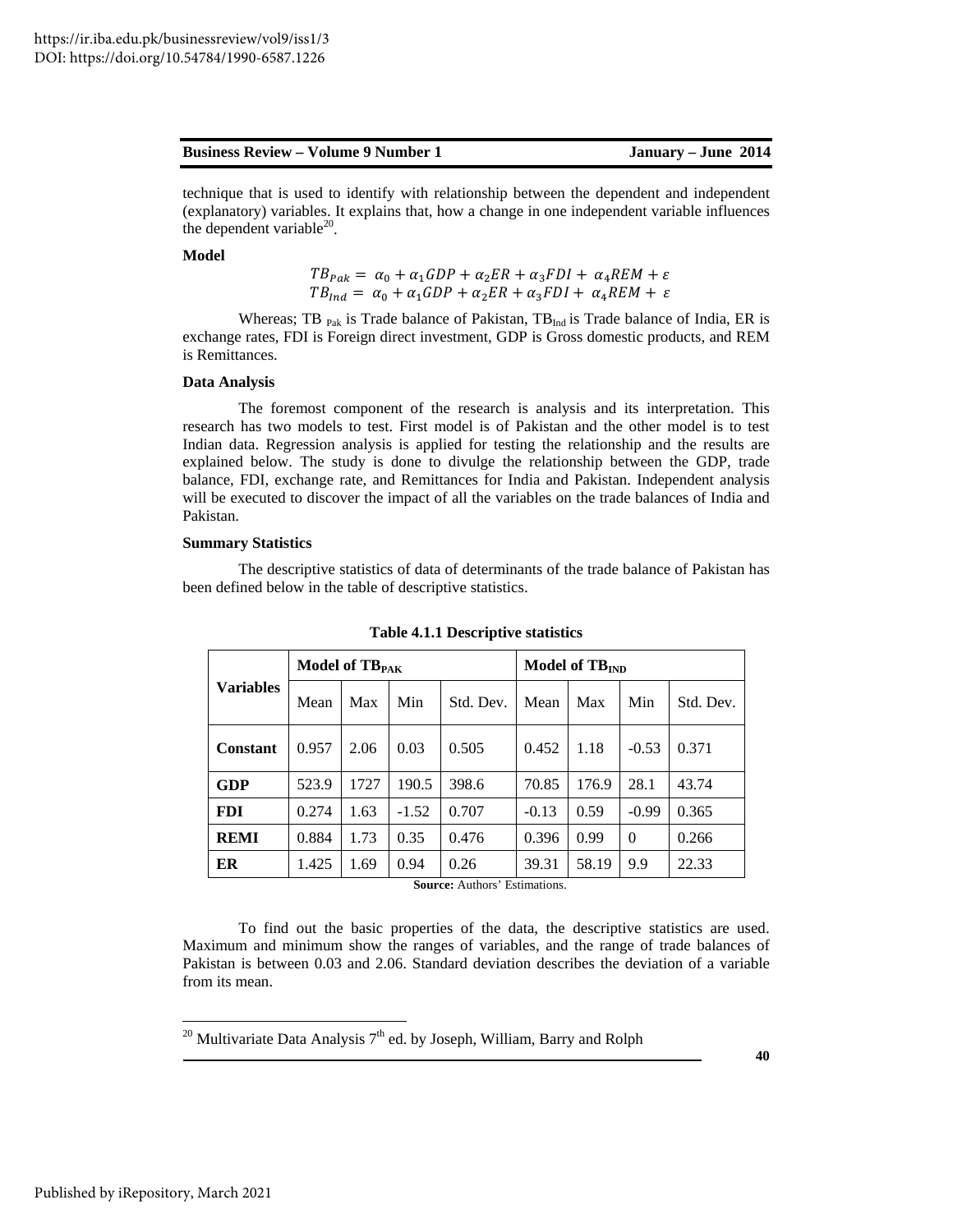|  | <b>Business Review – Volume 9 Number 1</b> |
|--|--------------------------------------------|
|  |                                            |

|                          | Model of TB <sub>PAK</sub> |          |       | Model of TB <sub>IND</sub> |          |       |  |
|--------------------------|----------------------------|----------|-------|----------------------------|----------|-------|--|
|                          |                            |          |       |                            |          |       |  |
| <b>Variables</b>         | <b>Coefficient</b>         | t-stats  | Prob. | <b>Coefficient</b>         | t-stats  | Prob. |  |
| <b>Constant</b>          | 0.263                      | 2.629    | 0.014 | 1.666                      | 6.162    | 0.000 |  |
| <b>GDP</b>               | 0.026                      | 8.497    | 0.000 | 0.001                      | 2.663    | 0.013 |  |
| <b>FDI</b>               | $-0.250$                   | $-1.720$ | 0.098 | 0.281                      | 3.499    | 0.002 |  |
| <b>REMI</b>              | $-0.720$                   | $-3.230$ | 0.003 | 0.583                      | 2.141    | 0.042 |  |
| ER                       | $-0.040$                   | -8.860   | 0.000 | $-1.12$                    | $-3.970$ | 0.001 |  |
| Adj. $\mathbb{R}^2$      | 0.801                      |          |       | 0.903                      |          |       |  |
| <b>D-W</b> stats         | 1.805                      |          |       | 1.801                      |          |       |  |
| <b>F-stats</b><br>(prob) | 30.219<br>(0.000)          |          |       | 68.212<br>(0.000)          |          |       |  |

**4.2.1 Parameter estimates for TB** 

Source: Authors' Estimations.

For Pakistani model, the value of adjusted  $R^2$  showed that this model is 80.10% accurate and significant with p value 0.000. It means that a healthy amount of change in trade balance is predicted by the GDP, FDI, ER, and Remittances.. The F-static of this model is 30.219 with p-value 0.00 which is smaller than 0.10 which means all the independent variables are good predictor of the dependent variable.

The constant value, also referred as the Y intercept, is 0.263 which shows the altitude of the regression line when it touches the Y axis. It is the forecasted value of Trade Balance where all the regressors are 0. The results explain that GDP has significant positive impact on trade balance which is consistent with the theory that when economy grows, trade balance is improved as well. Result of FDI shows that it has a significant negative impact on the trade balance of Pakistan<sup>21</sup>, which means that when FDI increases, it worsens the trade balance. Negative FDI shows that to utilize FDI in productive manner we have to import heavy machineries and other things because of this, our balance goes into deficit.

Remittances show significant negative impact on the trade balance of Pakistan<sup>22</sup> which represents that an increase in remittances leads to worsen the trade balance of Pakistani economy<sup>23</sup>, remittances have negative impact because although a big amount of remittances is received but these remittances are not been utilized in productive manner.The exchange rate

<sup>&</sup>lt;sup>21</sup>Khan & Hossain, (2010), Mohammad (2010), Falk (2008), Zhung et al, (2007)  $22$ Zhung et al,  $(2007)$ 

<sup>&</sup>lt;sup>23</sup>Remittances and Reverse Flows in Developing Countries by Anupam Das and John Serieux 2010, The Jordanian Workers' Remittances Impact on the Main Macroeconomic Variablesby Jihad and Suleiman 2010.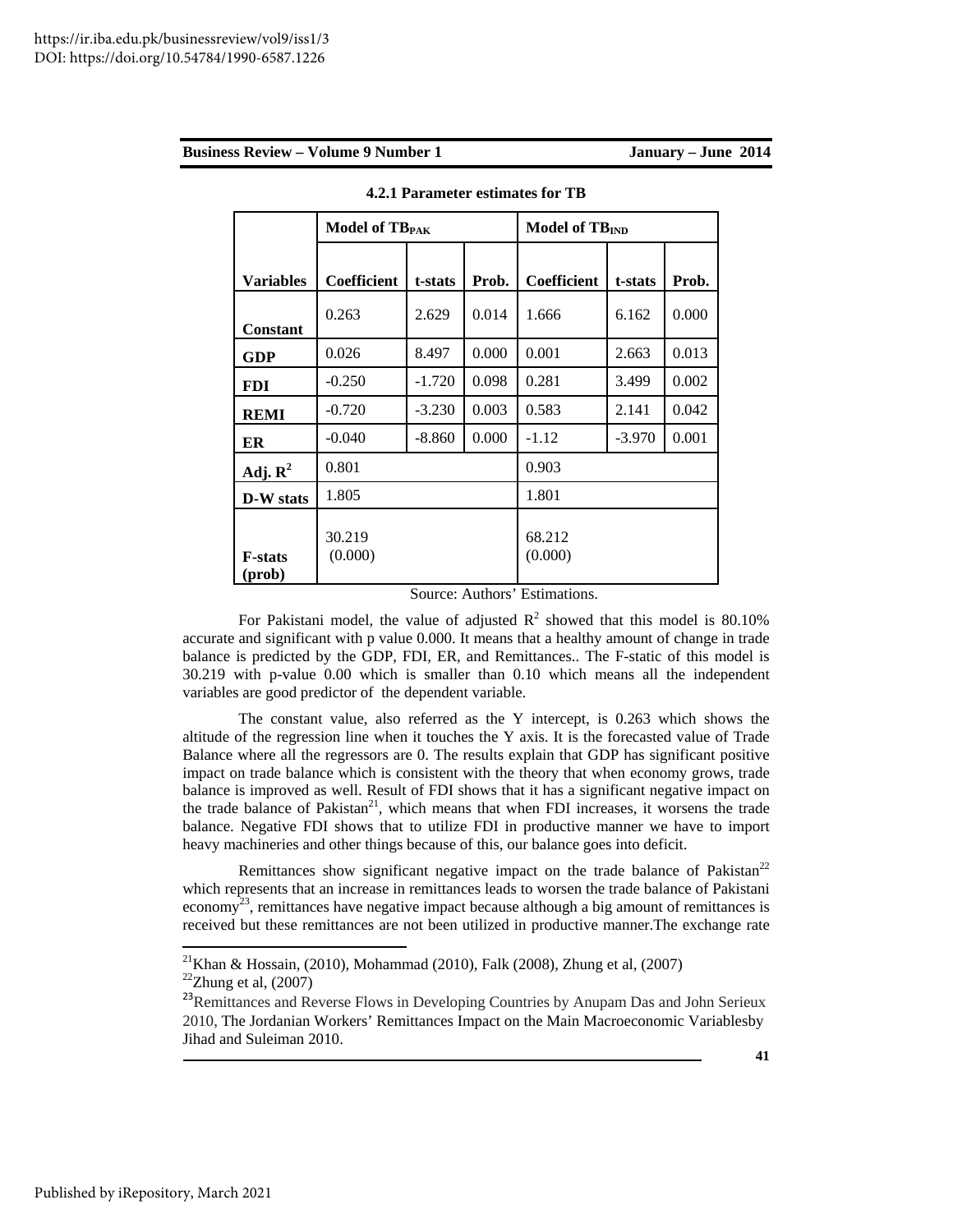showed a significant negative impact in the trade balance. It means that when ER increases TB moves towards deficit and the trade balance moves towards surplus when exchange rate decreases (other variables remain constant).

$$
TB_{Pak} = \alpha_0 + \alpha_1 GDP + \alpha_2 ER + \alpha_3 FDI + \alpha_4 REM + \varepsilon
$$
  

$$
TB_{Pak} = 0.263 + 0.026 GDP - 0.035 ER - 0.249 FDI - 0.717 REM + \varepsilon
$$

The second model that is of Indian data The model is 90.3% accurate and is significant with p value 0.000. It means that a healthy amount of change in trade balance is predicted by the GDP, FDI, ER, and Remittances. The outcome explored that the GDP has significant positive impact on the trade balance of India which indicates that a growth in economy leads towards the improvement in trade balance too. Furthermore, FDI has significant positive relation with the trade balance that is steady with the previous studies<sup>24</sup>. Remittances show significant positive impact on the trade balance of India and the exchange rate showed significant negative relation with the trade balance of India which denotes that increases in the exchange rate direct towards the imbalances in trade.



 $^{24}$ Ray (2012), Mohammad (2010)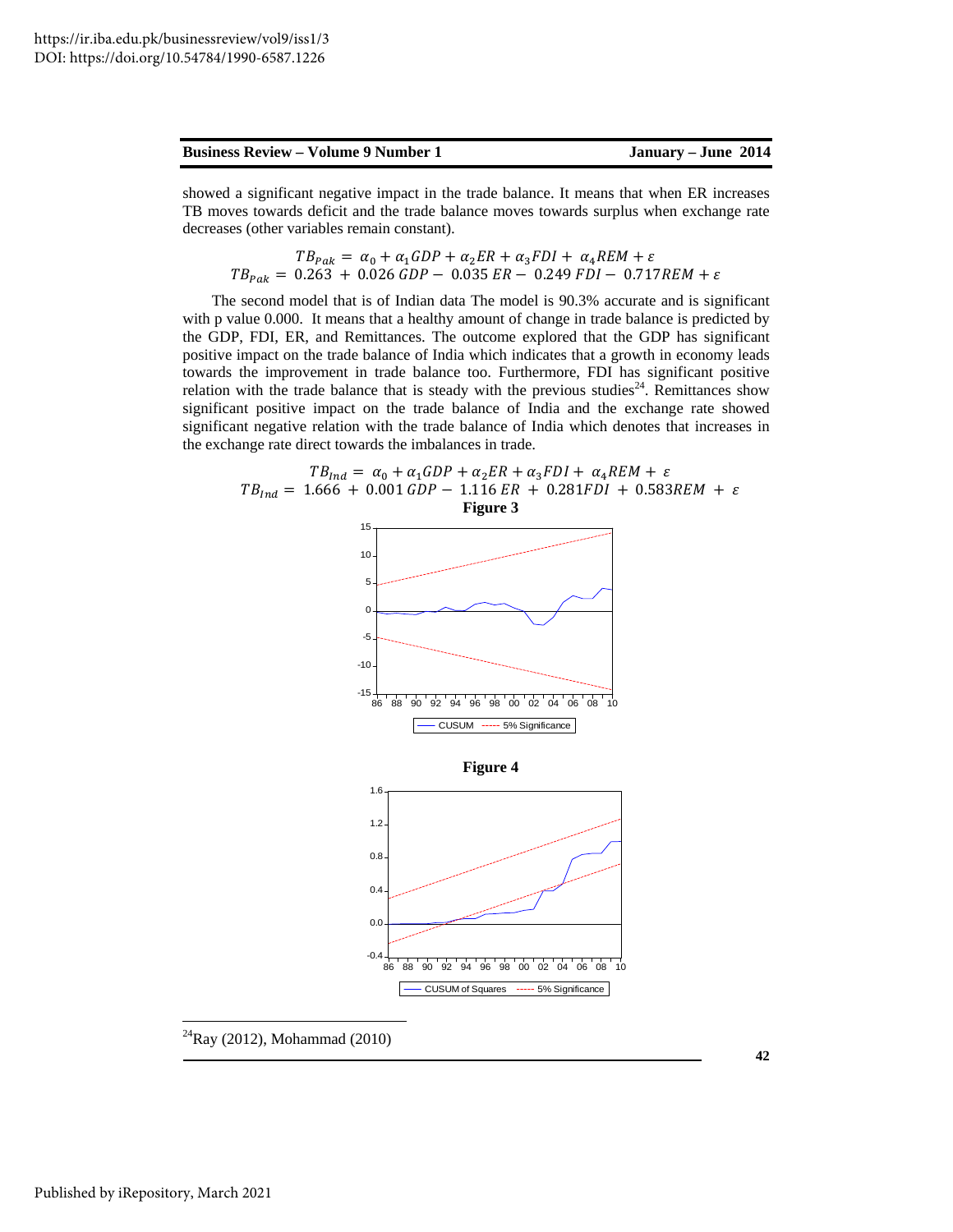| <b>Models</b>                     |              | <b>Hypothesis</b><br>No. of $CE(s)$ | <b>Trace</b><br>statistics | 5%<br>critical<br>values | Max.<br><b>Eigen</b><br>value<br>statistics | 5%<br>critical<br>values |
|-----------------------------------|--------------|-------------------------------------|----------------------------|--------------------------|---------------------------------------------|--------------------------|
|                                   |              | None                                | 142.7780                   | 69.81889                 | 0.958864                                    | 33.87687                 |
|                                   |              | At Most 1                           | 56.62477                   | 47.85613                 | 0.646117                                    | 27.58434                 |
| <b>Model</b><br>TB <sub>PAK</sub> | 1            | At Most 2                           | 28.57747                   | 29.79707                 | 0.441678                                    | 21.13162                 |
|                                   |              | At Most 3                           | 12.84137                   | 15.49471                 | 0.349181                                    | 14.26460                 |
|                                   |              | At Most 4                           | 1.244236                   | 3.841466                 | 0.045037                                    | 3.841466                 |
|                                   |              | None                                | 170.9489                   | 79.34145                 | 0.978023                                    | 37.16359                 |
|                                   |              | At Most 1                           | 67.86997                   | 55.24578                 | 0.712232                                    | 30.81507                 |
| <b>Model</b><br>TB <sub>IND</sub> | $\mathbf{2}$ | At Most 2                           | 34.23879                   | 35.01090                 | 0.518195                                    | 24.25202                 |
|                                   |              | At Most 3                           | 14.52296                   | 18.39771                 | 0.385256                                    | 17.14769                 |
|                                   |              | At Most 4                           | 1.386142<br>$\sim$         | 3.841466<br>$\cdots$     | 0.050043                                    | 3.841466                 |

**Table 4.3.1: Co integration Test Results of TB Of India and Pakistan:** 

Source: Authors' Estimations.

Table 4.3.1 reports rejection of null hypothesis at five percent level of significance, for both the Trace statistics and the maximum eigen value statistics, in favour of alternative that there are two cointegration vectors for both models. Therofore, based on the results it is concluded that long run relationship exists between the considered variables.

# *Granger Causality Test*

In this section Granger casuality analysis has been performed to find the causal relationship among the variables GDP, FDI, Remittances, ER and trade balance. Standard Granger (1969) structure has been used. Jones (1989) expresses that ad hoc selection method for lag length in Granger casulity is better than some of the statistical method used to determine optimal lag. Consequetly two lag lenghts are assumed for the whole model. The results of Granger causality are represented below.

# **TABLE:4.4.1 Model of TB of India**

| Null Hypothesis:              | Obs     | F-Statistic | Prob   |
|-------------------------------|---------|-------------|--------|
| FDI does not Granger Cause TB | 28      | 9.58096     | 0.0009 |
| TB does not Granger Cause FDI | 0.37616 | 0.6906      |        |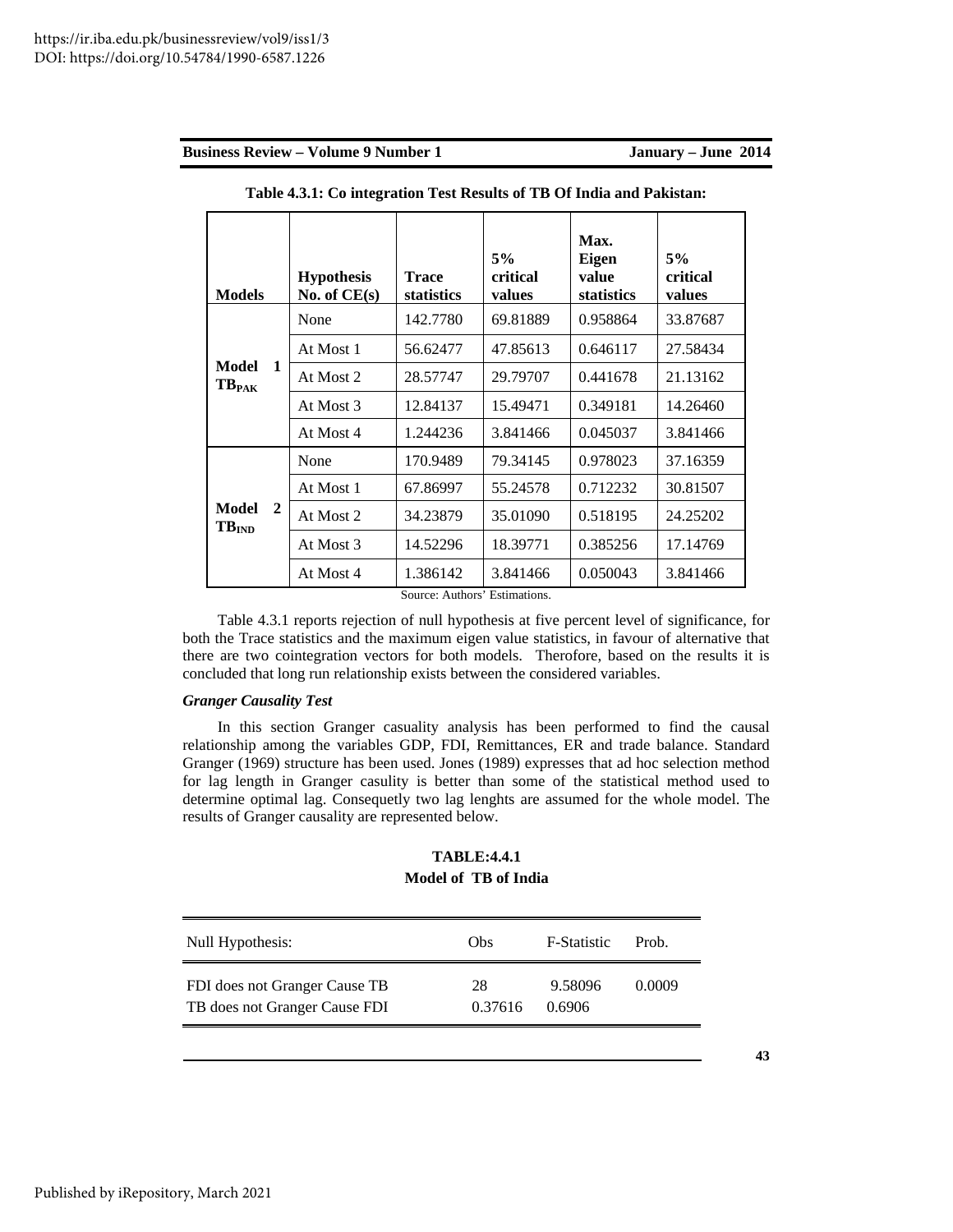| <b>Business Review – Volume 9 Number 1</b> |         |         | January - June 2014 |
|--------------------------------------------|---------|---------|---------------------|
| GDP does not Granger Cause TB              | 28      | 5.13649 | 0.0143              |
| TB does not Granger Cause GDP              | 2.48630 | 0.1053  |                     |
| ER does not Granger Cause TB               | 28      | 10.4130 | 0.0006              |
| TB does not Granger Cause ER               | 2.85019 | 0.0784  |                     |
| <b>REMI</b> does not Granger Cause TB      | 28      | 4.83781 | 0.0176              |
| TB does not Granger Cause REMI             | 3.12830 | 0.0628  |                     |

**Source**: Author's estimations.

**Note**: Lag length in each case is two as per Akaike Information Criteria(AIC). Critical values for F-statistics can be found in Gujrati (1995),p.814.

From the first table 4.4.1 it is clear that the GDP , REM and ER have a bidiretional causality with respect to trade balance. However unidirectional causality is found in case of FDI(from FDI to TB).

| Null Hypothesis:               | Obs | <b>F-Statistic Prob.</b> |        |
|--------------------------------|-----|--------------------------|--------|
| FDI does not Granger Cause TB  | 28  | 7.65896                  | 0.0028 |
| TB does not Granger Cause FDI  |     | 0.53189                  | 0.5945 |
| GDP does not Granger Cause TB  | 28  | 7.78466                  | 0.0026 |
| TB does not Granger Cause GDP  |     | 1.25424                  | 0.3041 |
| ER does not Granger Cause TB   | 28  | 9.53875                  | 0.0010 |
| TB does not Granger Cause ER   |     | 0.19456                  | 0.8245 |
| REMI does not Granger Cause TB | 28  | 1.71046                  | 0.2030 |
| TB does not Granger Cause REMI |     | 1.11087                  | 0.3463 |

**TABLE:4.4.2 Model Of TB of Pakistan** 

**Source**: Author's estimations.

**Note**: Lag length in each case is two as per Akaike Information Criteria(AIC). Critical values for F-statistics can be found in Gujrati (1995),p.814.

In the table 4.4.2 there is no bidirectional causality between any of the variables, however uni directional causalaity exists from FDI, GDP and ER . this means that all of these variables can be used to predict the TB.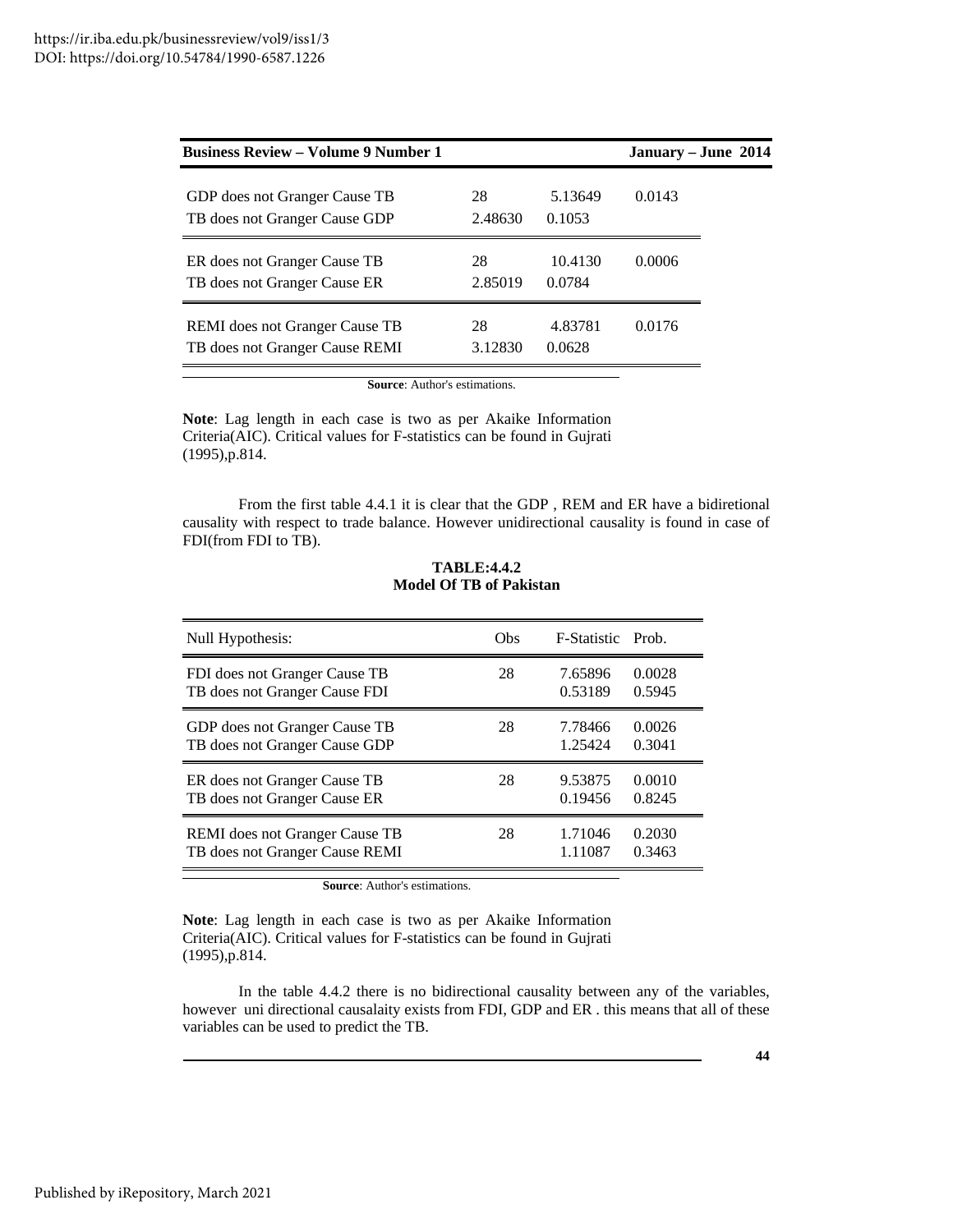# **Conclusion & Recommendation**

# *Conclusion*

A number of researches have been performed on trade balance and its determinants, but few have conducted a comparison between two neighboring countries. This study investigates and compares the determinants of the trade balances of Pakistan and India. In this research the impact of gross domestic product (GDP), foreign direct investment (FDI), exchange rate (ER) and the remittances on the trade balance of India and Pakistan have also been considered. For this, time series data from 1981 to 2010 has been used. The results of the study are based on the regression analysis, Granger causality, and co integration. The results of regression analysis showed that the GDP of India and Pakistan both have significant positive impact on the balance of the trade, FDI has significant negative impact on TB of Pakistan and significant positive impact on the TB of India, this negative relation in case of Pakistan is due to multiple reasons, such as security concerns, political unrest, the different wars, corruption and improper utilization of labor and capital. ER has significant negative impact on both India and Pakistan's TB and remittances have significant negative impact for Pakistan and significant positive impact for the TB of India. Granger causality result showed bidirectional causal relation in Indian model, and uni directional causal relation in Pakistani model.

#### *Future Recommendations*

- It is recommended to policy makers that the local currency needs to be stronger in order to improve the trade balance of both the Pakistan and India.
- Government should impose heavy taxes on the import of luxury items so that the amount of remittances can be saved and need to motivate the people to use remittances in a productive way.
- We need to improve the quality of domestic productions so that use of foreign goods can be reduced.
- The outcome recommends that for Pakistan a more comprehensive research is required in order to identify the factors which are responsible for the negative effect of both FDI and Remittances on the trade balance. As comparing with India both these variables have shown a positive relationship, by conducting a more thorough research into this Pakistan can also use these two variables in its advantage.

# **References**

Awan, A., Asghar, N., and Rehman, H. U. (2011), The impact of exchange rate, fiscal deficit, and term of trade on external debt of Pakistan, "*Australian Journal of Business and Management Research",* Vol. 1 (3), 10-24.

Babar, S. (2006), Determining Import Intensity of Exports for Pakistan. "*SBP Working Paper",* Working paper No. 15, 1-20.

Calderon, C., Chong, A., and Loayza, N. (1999), Determinants of current account deficits in developing countries, "*Central Bank of CHILE, Working Papers",* Working paper no 51 , 1- 41.

Duasa, J. (2007), Determinants of Malaysian trade balance: An ARDL bound testing approach, "*Journal Of Economic Cooperation",* Vol. 28 (3), 21-40.

Falk, M. (2008), Determinants of the Trade Balance in Industrialized Countries, "*FIW Research Report",* Working paper No. 013, 1-25.